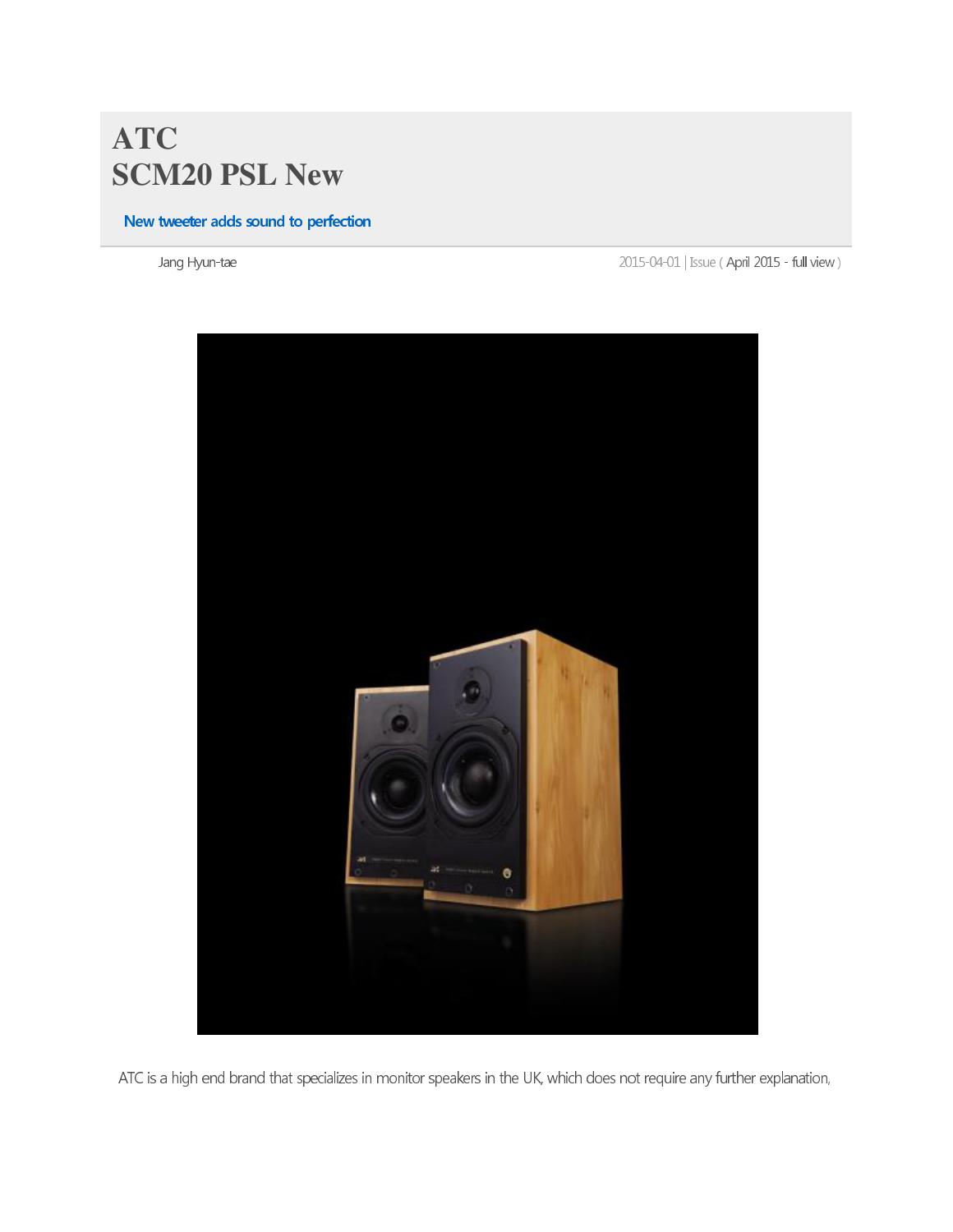and is also a manufacturer that has been constantly attracted to studio monitors. As far as ATC's representative bookshelf models speak of the SCM20, it's a true long-selling model that has long been loved by audio files. The SCM20 is an enclosed structure with ATC's traditional monitor speaker design, which delivers a good ATC performance with a rugged, luxuriously finished enclosure. Unlike the apparent size, the sound has a strong masculine tendency in the middle and lower bass, and it is also an impossibly difficult subject to low efficiency.

Last year, ATC developed a new twitter, and it became a history of completing all units with its products. Thanks to ATC's position in the speaker market, it has now completed the application of the tweeter from the SCM20 to the SCM50. We are continuing the project as an upper model starting with the entry model, and future application models are expected naturally.



The appearance of the new SCM20 PSL is not much different from the previous models, but it is the key that changed the tweeter as advertised. In the case of a tweeter, it is a major change, which is a key component that plays a decisive role in sound. There are two types of new neodymium dual suspension type tweeter. The SCM20 PSL is equipped with SH25-76S tweeter, which is a super-magnetic version with a large magnetic size and excellent magnetic flux density. It has high magnetic flux density and SPL characteristics, and the high frequency reproduction frequency is further improved. And ATC's core technology for mid to low-range. The 6-inch mid-woofer of the super linear magnet system can not be removed, but the weight of the mid and woofer in the speaker weight is over half, and the magnitude of the magnet and the solid frame are backed up have. It reproduces high density, accurate and deep bass and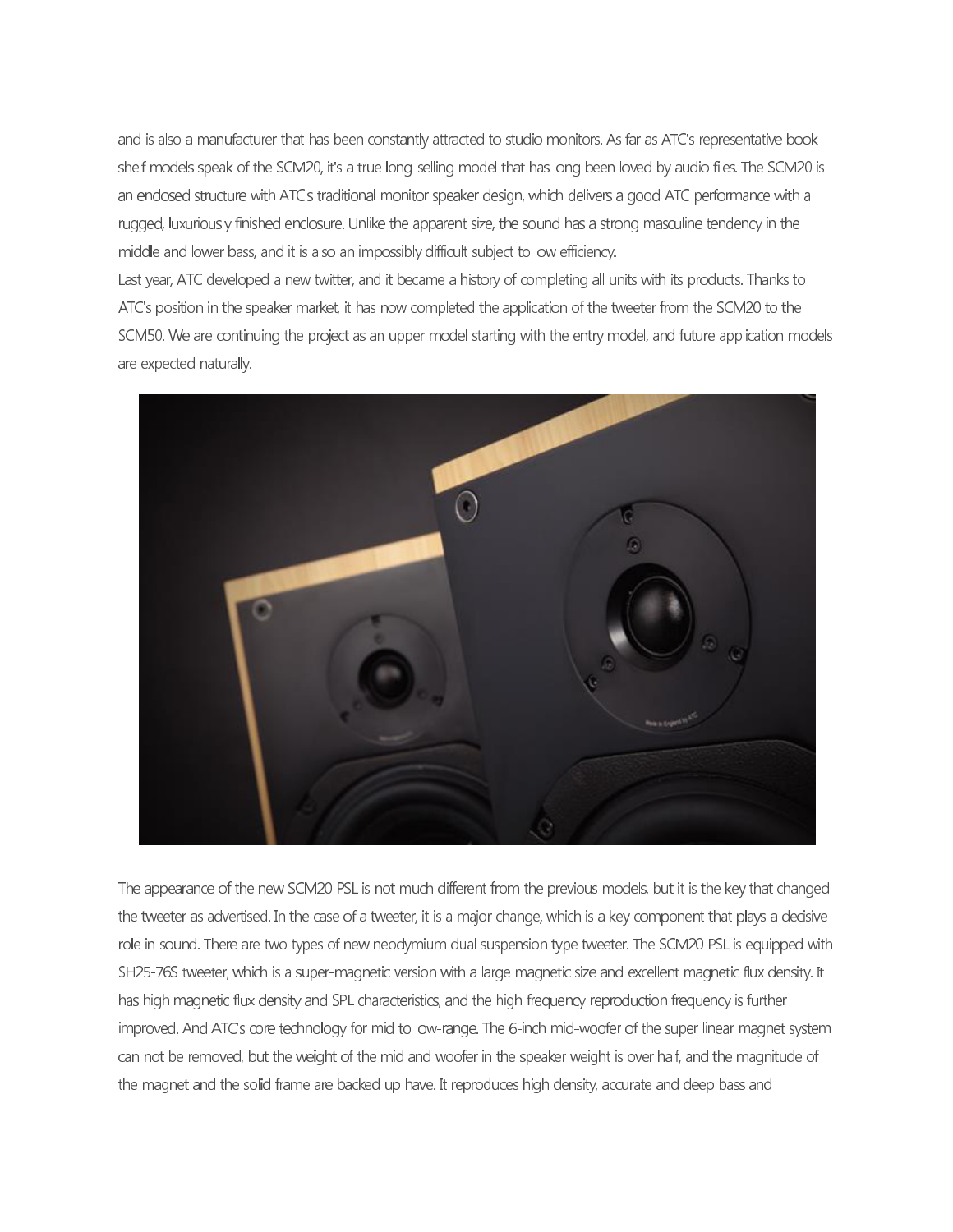midrange. Especially, the improvement of the high frequency reproduction ability through the new tweeter is becoming a factor that enhances the perfection of the product. In addition, the thick cabinet is designed to be hermetically sealed, and the sound that is felt in the appearance is intimately transmitted to the sound. The most important advantage is that it has a tendency of energy and density and strong bass.



Let's summarize the sound. As a whole, the high frequency response is faster than the conventional SCM20, and the transparency is improved. As a result, the high resolution and texture representation is different from the high frequency characteristic of the ATC. The high frequencies are reproduced coolly, but they are well arranged so that they provide the correct point of sound. These advantages are also high in high-quality sound source reproduction. In